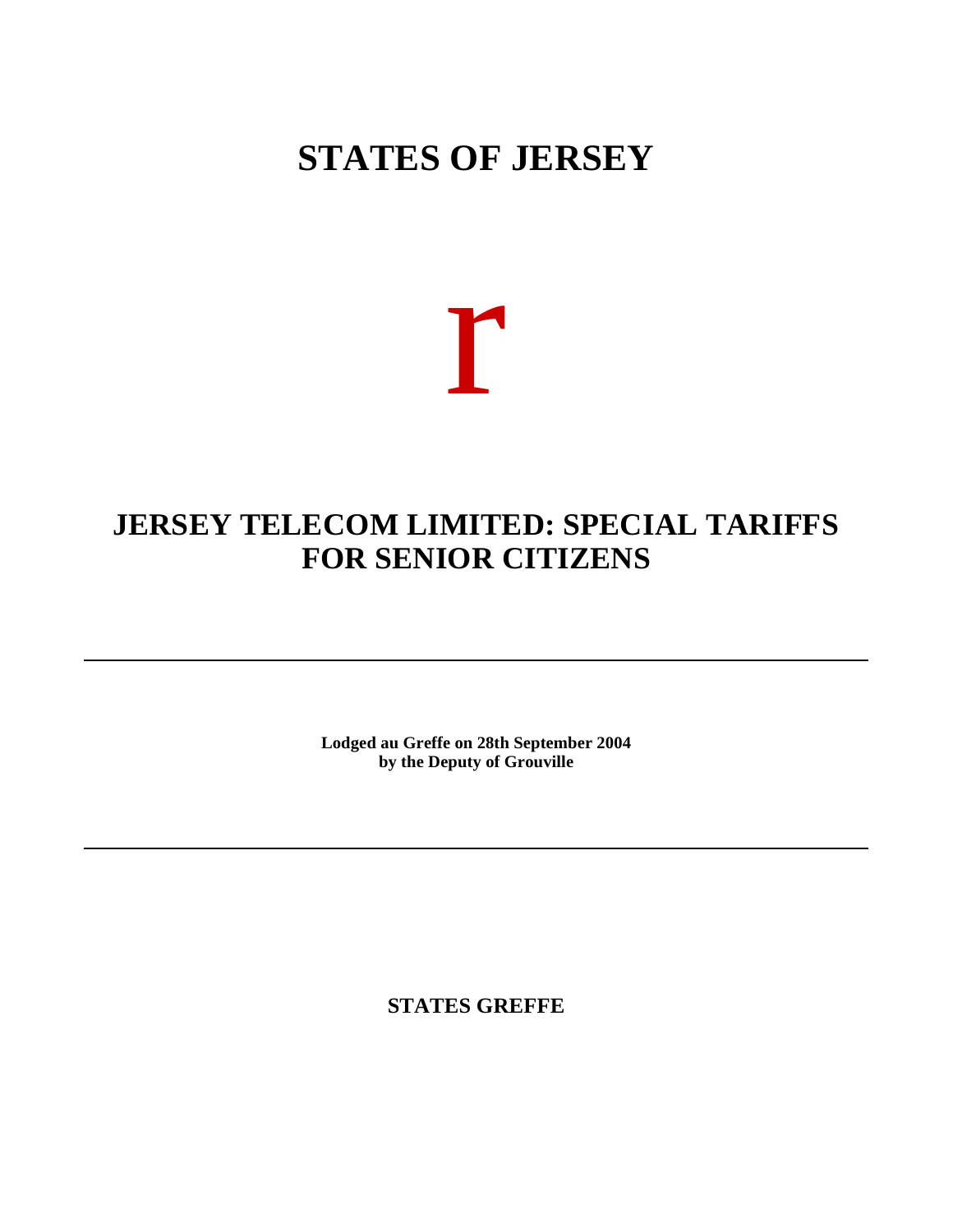### **PROPOSITION**

#### **THE STATES are asked to decide whether they are of opinion**

- (a) to charge the Economic Development Committee to consult with the Jersey Competition Regulatory Authority on the subject of reduced tariffs for senior citizens and, if necessary, to give the Authority written directions to bring into effect any changes to the licence of public telecommunication operators that may be necessary to facilitate, for the time being, the provision of the reduced tariffs;
- (b) to charge the Economic Development Committee to consult with the Jersey Competition Regulatory Authority on the general subject of cross-subsidisation for vulnerable groups and the role of such cross-subsidisation within competition policy, and to report back to the States within 6 months;
- (c) to charge the Finance and Economics Committee, in its capacity as representative of the States' shareholding in Jersey Telecom Limited, to request the Board of Directors of the Company to review its decision to withdraw the present reduced tariff for senior citizens; and
- (d) to agree that, in the event that the Board of Directors refuses to reconsider its decision in accordance with the wishes of the Assembly, the Finance and Economics Committee should take the necessary steps to convene an Extraordinary General Meeting of the Company for the purpose of ensuring that the wishes of the shareholder are implemented.

#### DEPUTY OF GROUVILLE